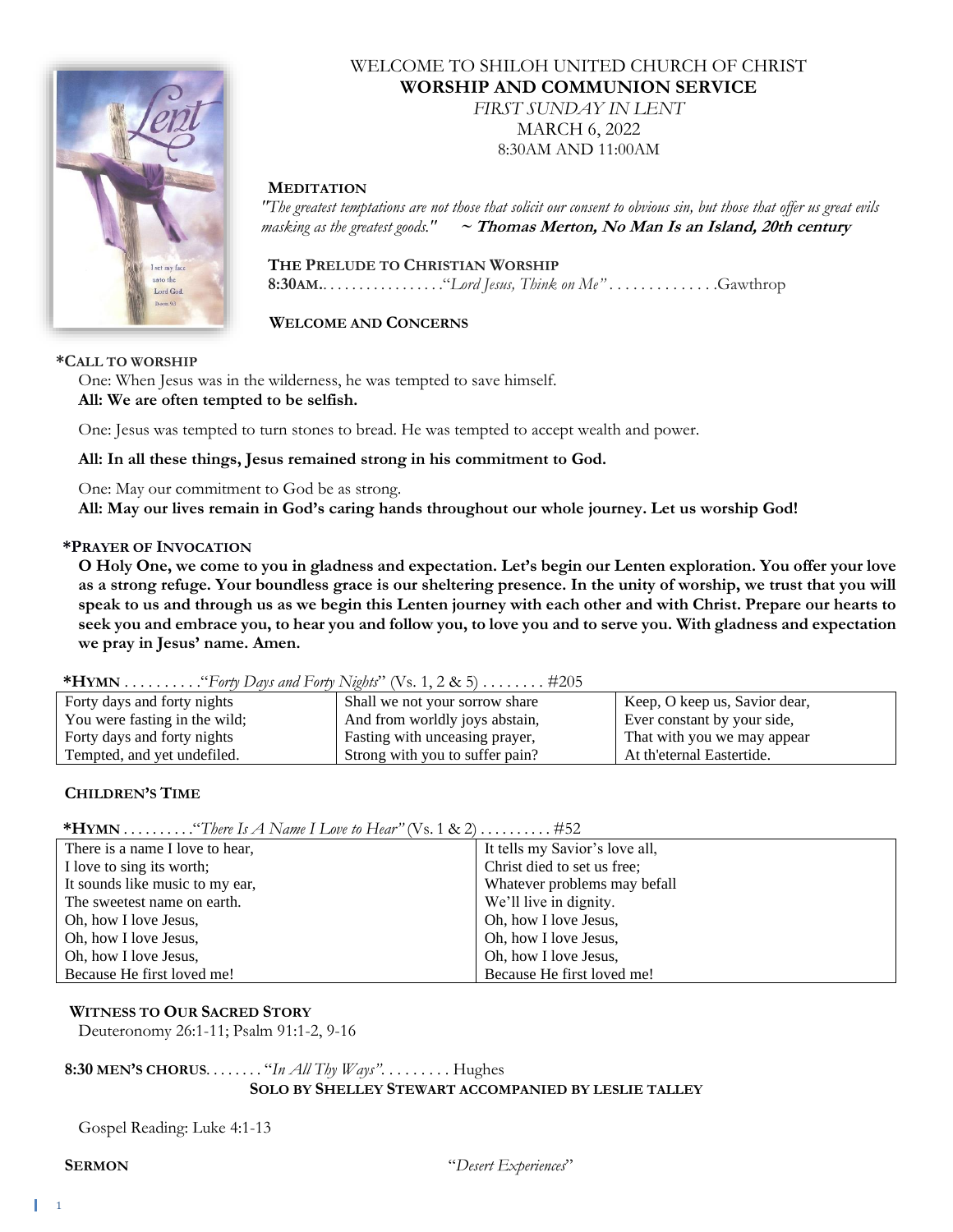| What a friend we have in Jesus  | Oh, what peace we often forfeit |
|---------------------------------|---------------------------------|
| All our sins and griefs to bear | Oh, what needless pain we bear  |
| And what a privilege to carry   | All because we do not carry     |
| Everything to God in prayer     | Everything to God in prayer     |

#### **PASTORAL PRAYER SILENT PRAYER**

# **THE LORD'S PRAYER**

**Our Father, who art in heaven, hallowed be thy name. Thy kingdom come. Thy will be done, on earth as it is in heaven. Give us this day our daily bread. And forgive us our sins, as we forgive those who sin against us. And lead us not into temptation, but deliver us from evil. For thine is the kingdom, and the power, and the glory forever. Amen.**

#### **PRESENTING OUR TITHES AND OFFERINGS BEFORE GOD**

#### **INVITATION TO THE OFFERING**

There are multitudes of individuals who long for God, who are seeking God, but do not know where or how to search. May this congregation, Shiloh UCC be a lamp to light the pathway for those who are seeking God. May our offerings help us to shine our light brightly so that fellow-seekers may find their way.

> **\*OFFERTORY RESPONSE** "Doxology" . . . . . . . . . . . . . . . . . . . . . . # 780 **Praise God from whom all blessings flow; Praise God all creatures here below; Praise God above, You heavenly host: Praise Father, Son, and Holy Ghost. Amen.**

#### **\*PRAYER OF DEDICATION**

**We bring these gifts to you, O God, in recognition and gratitude for your loving provision. We offer you our very lives and bow before you in tribute to your many blessings. Take us and use us, that your will may be done on earth as it is in heaven. This we pray in the name of the One who came in holy love, that we might have abundant life. Amen.**

#### **SACRAMENT OF COMMUNION**

*(All are welcome to partake of communion)*

| We are people on a journey  |                                | God has sent the invitation |                                  | This is bread that God provides us |  |
|-----------------------------|--------------------------------|-----------------------------|----------------------------------|------------------------------------|--|
| Pain is with us all the way |                                | To the humble and the poor  |                                  | Nourishing our Unity               |  |
| Joyfully we come together   |                                | Joyfully we come together   |                                  | Joyfully we come together          |  |
| At the Holy feast of God.   |                                | At the Holy feast of God.   |                                  | At the Holy feast of God.          |  |
|                             |                                |                             |                                  |                                    |  |
|                             | Christ is ever present with us |                             | All who truly thirst for justice |                                    |  |
|                             | To unite us all in love        |                             | Seek their liberation here       |                                    |  |

Joyfully we come together

| At the Holy feast of God.                         | At the Holy feast of God.                         |  |
|---------------------------------------------------|---------------------------------------------------|--|
|                                                   | <b>*AFFIRMATION OF FAITH.</b> "A New Creed". #887 |  |
| Leader: We are not alone; we live in Gods' world. | to celebrate God's presence,                      |  |
| People: We believe in God:                        | to love and serve others,                         |  |
| Who has created and is creating,                  | to seek justice and resist evil,                  |  |
| who has come in Jesus,                            | to proclaim Jesus,                                |  |
| The Word made flesh,                              | crucified and risen,                              |  |
| to reconcile and make new,                        | our judge and our hope.                           |  |
| who works in us and others by the Spirit.         | In life, in death, in life beyond death,          |  |

Joyfully we come together

**We trust in God. We are called to be the Church:**

**God is with us. We are not alone. Thanks be to God. Amen.**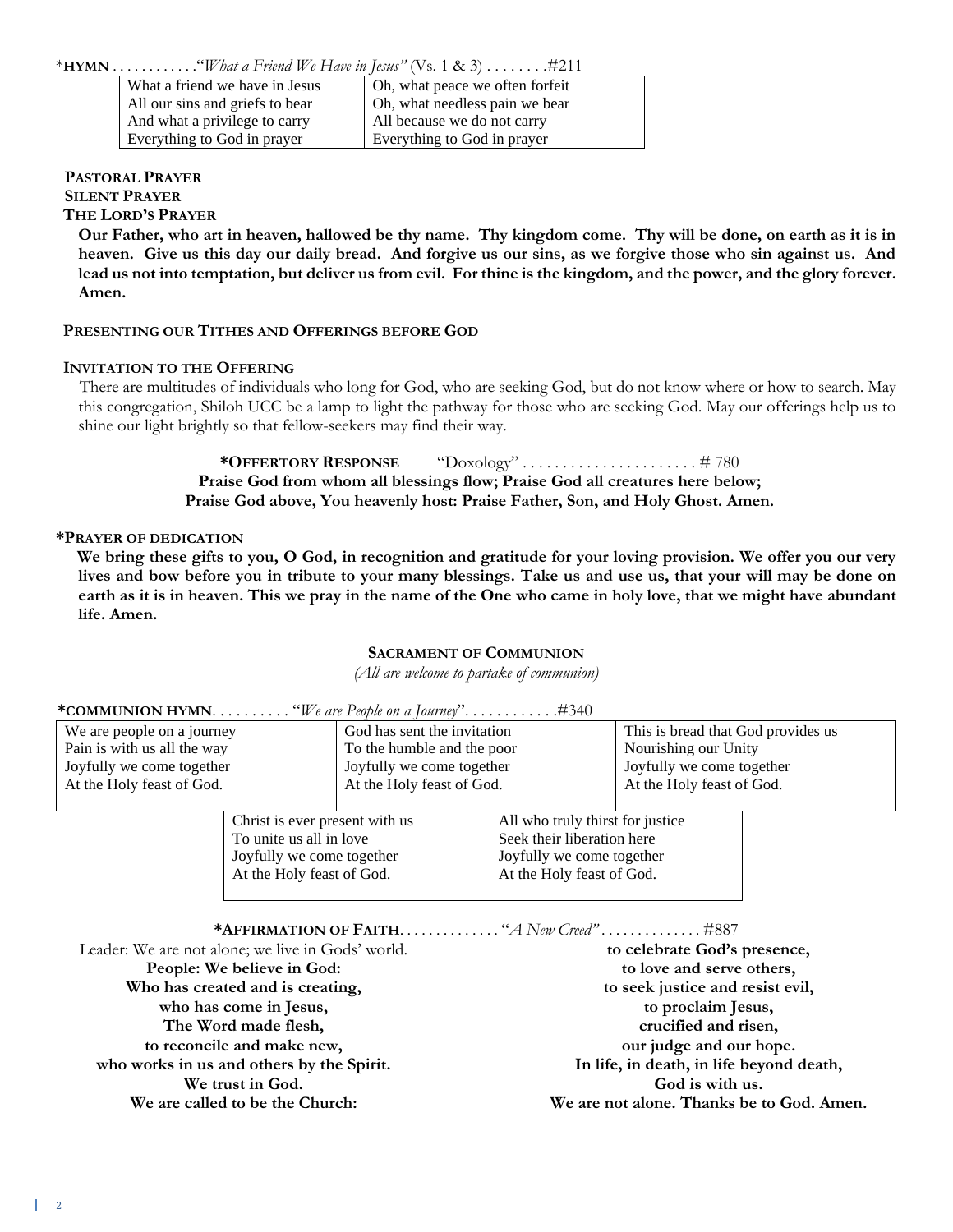### **INVITATION**

One: Jesus Christ said: I am the bread of life. You who come to me shall not hunger; you who believe in me shall never thirst.

#### **All: In company with all who hunger for spiritual food, we come to this table to know the risen Christ in the sharing of this life-giving bread.**

One: This table is for all Christians who wish to know the presence of Christ and to share in the community of God's people.

#### **CONFESSION OF SIN**

One: God is present to us, but we don't always feel it. God is good to us, but we can't always accept it. Fact is, there are things within and around us that attempt to step between us and our relationship to God's goodness. There are things that we think, things that we do, that act to separate us from God. The church calls that "sin."

**All: God of all mercy, I confess that sin grips me and I cannot break free. The sin is in my mind, on my lips, in my acts done or even ignored and stands between me and you. My entire heart is not always yours. My love of neighbor falls short. In the name of Jesus, have mercy on me. Grant me your renewing forgiveness. Lead me on your paths of righteousness, and I shall delight in you, and I shall follow you, giving glory to your holy name. Through Jesus Christ. Amen.**

#### **ASSURANCE OF FORGIVENESS**

One: The God who gives, gives all. The God who loves, loves all. The God who forgives, forgives all. Through Christ, our sins, every one of them: the sins of commission, the sins of omission, the sins we confessed with contrition – all are forgiven. **All: By the grace of God, we are forgiven. Alleluia!**

#### **EXCHANGING THE PEACE OF CHRIST (***Please wave to one another***)**

Let us greet each other in Christian Friendship. The peace of God be with you. **And also with you.**

**\*HYMN**. . . . . . . . . . ."*Let There Be Peace on Earth*". . . . . . . . .#14 Special Hymnal

| Let there be peace on earth     | Let peace begin with me        |
|---------------------------------|--------------------------------|
| And let it begin with me        | Let this be the moment now.    |
| Let there Be Peace on Earth     | With every step I take         |
| The peace that was meant to be. | Let this be my solemn vow      |
| With God our Creator            | To take each moment and live   |
| Children all are we             | Each moment in peace eternally |
| Let us walk with each other     | Let there be peace on earth    |
| In perfect harmony.             | And let it begin with me       |

#### **PRAYER OF CONSECRATION SHARING THE BREAD AND THE CUP**

*To demonstrate our unity in Christ, we will take the elements together. Please open the cup containing the bread first, then please open the juice. Thank you!*

## **PRAYER OF THANKSGIVING**

**Gracious and loving God, you have made us one in the body of Christ, and nourished us at your table with holy food and drink. Thank you for feeding our hunger and relieving our thirst. Now send us into the world to do the work you have given us to do: to find the lost and lonely, to heal broken souls, to free prisoners, and make the powerful care. Grant us strength to persevere in resisting evil, and to proclaim in all we say and do your good news in Christ Jesus our Savior. Amen.**

| On a hill far away                     | Refrain:                                              | Oh, that old rugged cross,        |
|----------------------------------------|-------------------------------------------------------|-----------------------------------|
| stood an old rugged cross,             | So I'll cherish the old rugged cross,                 | so despised by the world,         |
| The emblem of suffering and shame;     | Till my trophies at last I lay down;                  | Has a wondrous attraction for me; |
| And I love that old cross              | I will cling to the old rugged cross,                 | For the dear Lamb of God          |
| where the Dearest and Best             | And exchange it someday                               | left the glory of heaven          |
| For a world of lost sinners was slain. | for a crown                                           | To bear it to cool Calvary.       |
|                                        | In that old rugged cross, which bore blood so divine, |                                   |
| A wondrous beauty I see,               |                                                       |                                   |
|                                        | For upon that old cross Jesus suffered and died,      |                                   |
|                                        | To pardon and sanctify me.                            |                                   |

#### **\*CLOSING HYMN**. . . . . . . **"***On a Hill Far Away*" (Vs. 1, 3 & 4). . . . . . . . . #195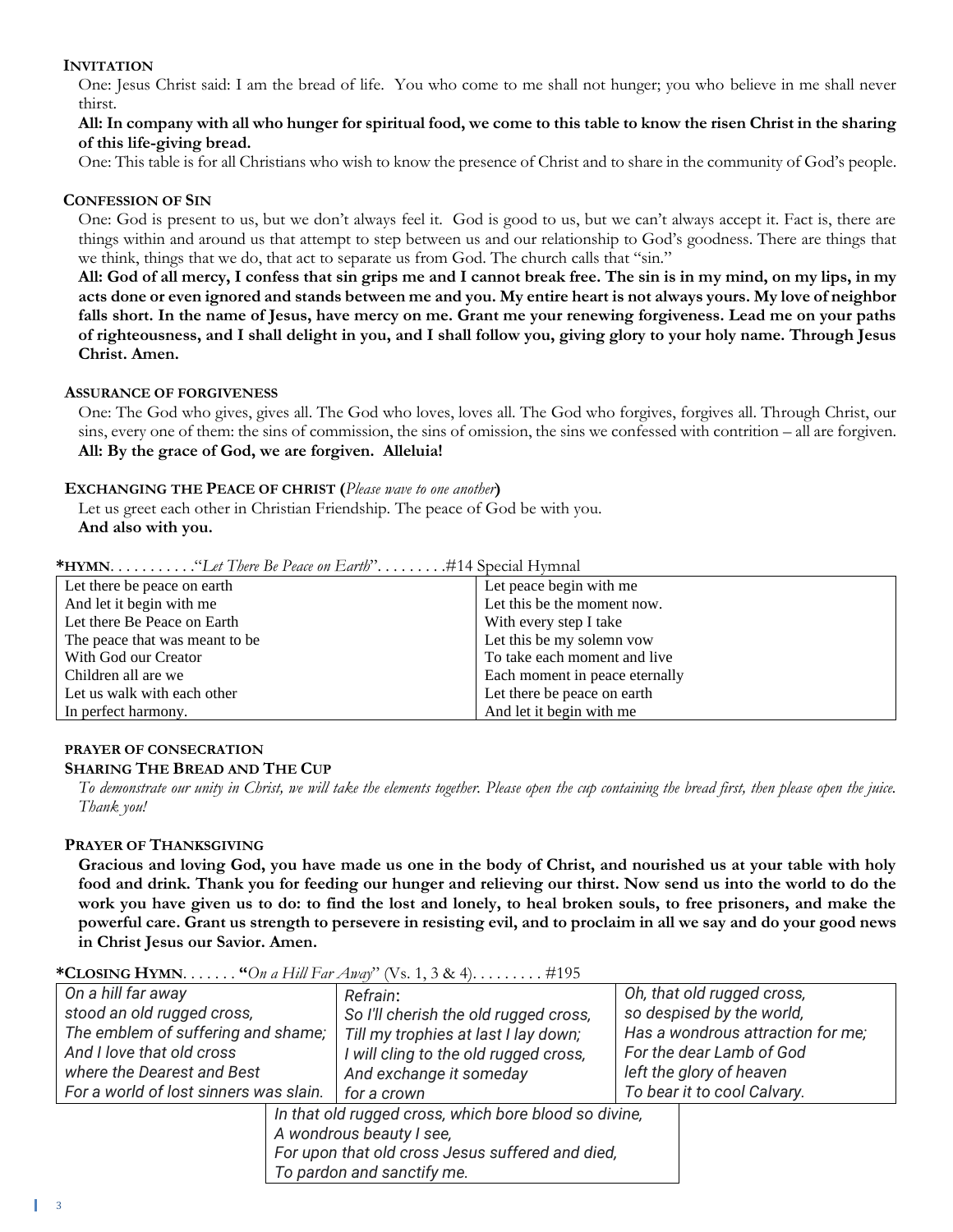**BENEDICTION** One: The journey has begun. God is with you. Go forth to learn, to teach, to serve. Go, bringing peace and justice to all in the name of Jesus Christ. Our worship concludes; our service continues. **All: Amen.**

**POSTLUDE**

 **8:30AM**. . . . . . . . . . . . . . . . . . . .**"***O Love, How Deep*". . . . . . . . . . . . . . . .Broughton

# **WE ARE DELIGHTED THAT YOU JOINED US FOR WORSHIP TODAY!**

➢ **THE ALTAR FLOWERS** are presented to the glory of God and in loving memory of Katherine Behler Powell and Larry Powell by the Davis family.

➢ **THE BULLETINS** are dedicated to the glory of God and in celebration of our wedding anniversary on March 4 by Brian and Sally Curren.

- ➢ **LITURGIST**: **8:30AM**: Sallie Hagerman, **11:00AM**: Stephanie Berkheimer
- ➢ **USHERS**: **8:30AM:** Tim, Katie & Dani Bentzel, **11:00AM:** Volunteer
- ➢ **GREETERS**: **8:30AM:** Carolyn Poff, **11:00AM:** Volunteer
- ➢ **NURSERY DUTY**: **8:30AM:** Natalie Fuhrman, **11:00AM** Volunteer
- ➢ **MUSIC: 8:30AM:** Sandy Bamberger, **11:00AM:** Donna Seifarth, Leslie Talley & Men's Chorus
- ➢ **VIDEO TEAM**: Lew Wallace, Sallie Hagerman, Dani Bentzel, Reen Bentzel, Matt Hildebrecht, Jaron Flickinger

# **WE WOULD LIKE TO THANK ALL OF THE VOLUNTEERS AND MUSICIANS FOR PROVIDING THE WORSHIP MUSIC THIS SUNDAY!**

## **THOSE WHO GRIEVE FOR THEIR LOVED ONES**

The Hohenshilt/Jordan Family, The Rodgers Family, The Matthews/Curren Family, The Myers Family, The Keith Family, The Anstein Family, The Wagner Family, The Heath Family, The Hoak/McGinnis Family

"No matter who you are, or where you are on life's journey, you are welcome here at Shiloh UCC, where God is still speaking"

# **PRAYERS FOR THE WEEK:**

Dear God, as I rise to meet a new day, please let us be filled with Your Holy Spirit. Wherever I go, let me spread love, joy, peace, goodness, and faithfulness. Let me desire to become more like you and to worship you in all I say and do. Help me desire these things much more than the sin that entices me. Thank you for always going before me. Thank you for this new day. In Jesus' Name, Amen.

# **Evening Prayer**

**Morning Prayer** 

Heavenly Father, you know my worries and care for my troubles. So I give these heavy concerns to you. I lay these problems at your feet. Thank you that your love in me can transform not only my life but the whole world. I walk with peace into the new day, and I put my hope in you. Today, let me rest in the knowledge that you will light my path and guide my life. In Jesus' holy name. Amen.

# **PRAYERS FOR OUR COMMUNITY OF FAITH**

Chuck and Sandy Baboian, Julene Bechtel, Jim Sr. and Rosemary Bentzel, Rosabel Bentzel, Joyce Bowers, Oscar Bupp, Uble & Nan Frost, Mark Garber, Beverly Hoak, Bev Kirk, Donna Krone, Dottie Limbert, Catherine Lochman, Marguerite Lochman, Arlene Myers, Joanne Overmiller, Randy Reisinger, Cindy Repman, Jessie Sechriest, Gladys Seigman, Sue Trimble, Stewart Wagner, Elva Winter



The **Women's Guild** will be meeting **March 7** at 1:00 pm in room 202. The program will be from our study book **Leading a Life of Balance**. **Chapter Two: Balancing Time and Responsibilities.** Pat Roth will be leading this chapter*.* **We invite all women of the church to join us at any time.**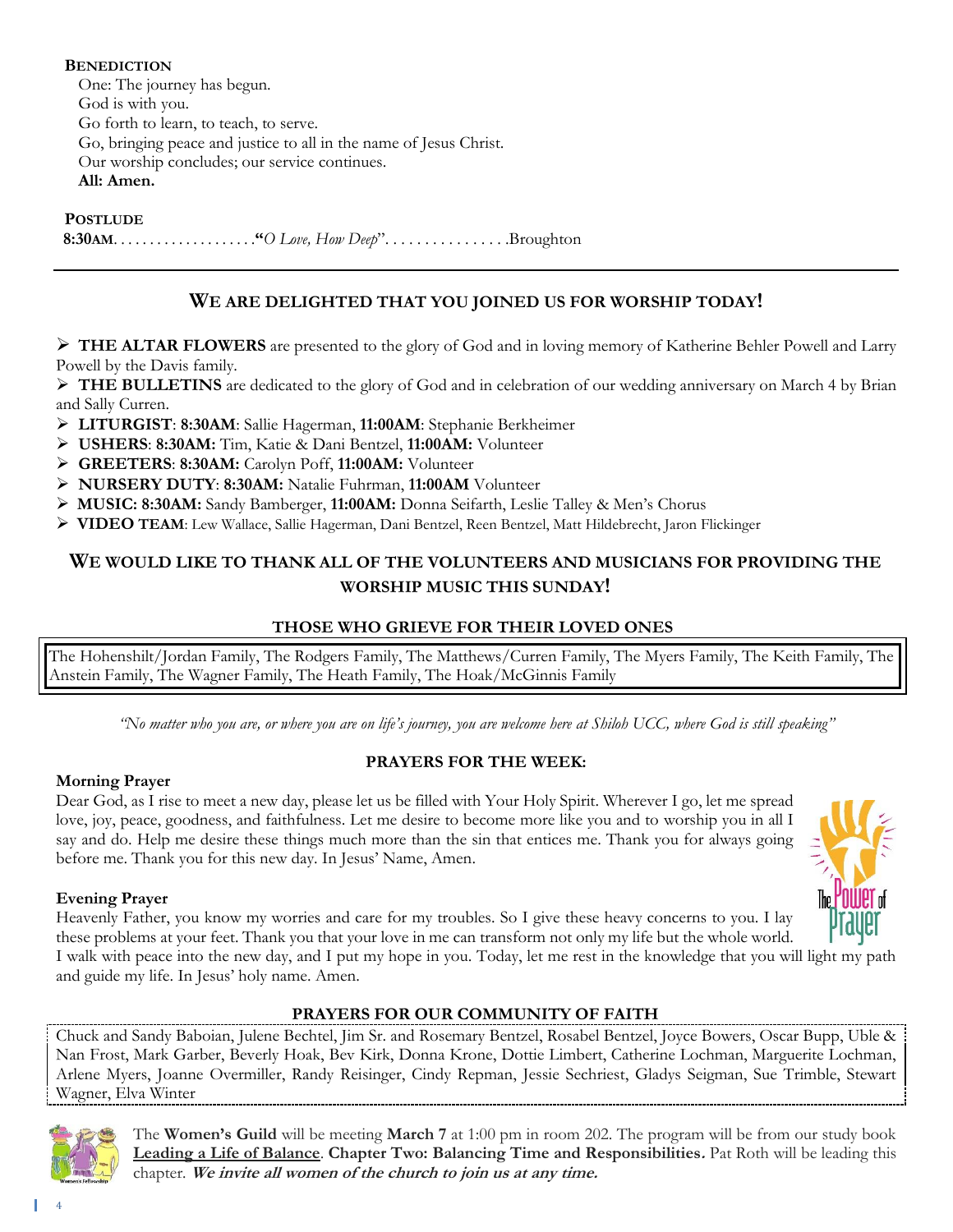## **THIS WEEK**

| <b>SUN</b>  | 8:30 & 11   | First Sunday in Lent/Communion |
|-------------|-------------|--------------------------------|
|             | 9:45        | Sunday School                  |
| <b>MON</b>  | 1:00        | Women's Guild (202)            |
|             | 6:30        | Church Chums (202)             |
|             | 7:00        | Property Committee (100)       |
| <b>TUES</b> | 6:30        | Cub Scouts (100)               |
|             | 6:30        | Cemetery Committee (202)       |
|             | 8:00        | Men's Rehearsals               |
| WED         | 9:30        | Bible Study (202)              |
|             | 5:30        | <b>TOPS</b> (100)              |
|             | 7:00        | Worship & Music (100)          |
| <b>THUR</b> | 6:30        | NA Group (100)                 |
|             | $6:30-7:30$ | Choirs                         |
| SUN         | 8:30 & 11   | Worship/Second Sunday in Lent  |

## **ATTENDANCE LAST WEEK: 101**

# **THE CHURCH STAFF**

| Pastor                                                       |                                                                                |                      |
|--------------------------------------------------------------|--------------------------------------------------------------------------------|----------------------|
|                                                              | pastormelinda@shilohucc.com                                                    | 717-764-3609         |
| Pastor Melinda office hours: Please call for an appointment. |                                                                                |                      |
|                                                              | Wednesdays 9AM-2PM & 5-8PM; Thursdays 9:00-11:30AM & 6-8:30PM; Fridays 9AM-2PM |                      |
|                                                              |                                                                                |                      |
|                                                              |                                                                                |                      |
|                                                              |                                                                                |                      |
|                                                              |                                                                                |                      |
|                                                              |                                                                                |                      |
|                                                              |                                                                                | office@shilohucc.com |
| Website:                                                     | http://www.shilohuccyorkpa.org                                                 |                      |
| Facebook                                                     | http://www.facebook.com/shilohuccyorkpa                                        |                      |



Due the decreasing volume of Covid 19 cases in York County, starting **March 6th**, mask wearing in the church will be voluntary for fully vaccinated people. If you are not fully vaccinated, please continue wearing a mask in the church. We will continue to practice social distancing at this time. The Consistory will continue to monitor the York County numbers to determine our next steps.

#### **GRIEF SUPPORT GROUP**

Pastor Melinda would like to start a **grief group in March**, at the beginning of Lent. Please let her know if you, a family member or a friend is interested in joining it. The group will follow the book called "Good Grief" by Granger Westberg that goes through the stages of grief and helps us integrate a painful loss into our daily lives. You can never "get over" losing someone, but you can still live a meaningful life, filled with hope, joy, and love. If you have any questions about the group, please call the office. **Pastor Melinda would like to begin the group on March 11 at 10:00 a.m. in room 202.**





### **NEW SUNDAY SCHOOL CLASS!**

As a reminder, the Sunday School class **"Journey Through the Psalms"** begins today **in Room 202 from 9:45 to 10:45**. The Psalms teach us that there are many different kinds of prayer and ways to pray to God. The Psalms remind us that faith includes struggle and doubt as well as gratitude and celebration. The course will feature eight video lessons by Dr Denise Dombrowski Hopkins plus small group discussion and activity.



**Engaging Women will be meeting on Tuesday, March 8 at 6:30 p.m. in the Parlor.** They will continue their discussion with chapters 6 and 7 of the book called "The Power of a Woman's Words," by Sharon Jaynes. All are welcome!